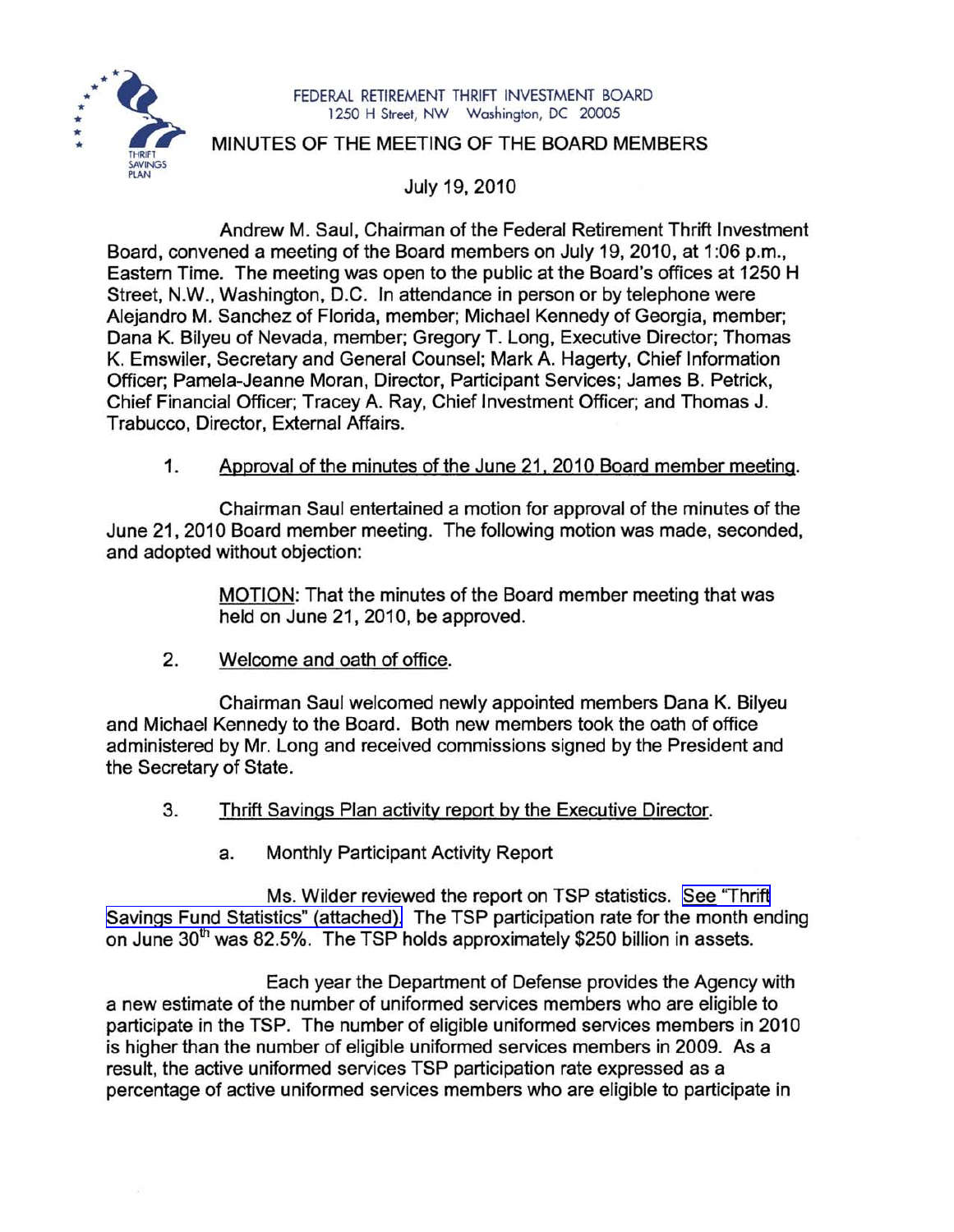the TSP is lower in June than it was in May. Nevertheless, the number of active uniformed services TSP participants continues to grow.

b. Legislative Report

Mr. Trabucco informed the Board that he and Mr. Long held a meeting with the Employee Thrift Advisory Council (ETAC) to discuss several legislative proposals, including: (1) contributions of unused terminal annual leave, (2) IRS tax levies against TSP accounts, (3) the Agency's status as a non-appropriated fund instrumentality (NAFI), and (4) a statute of limitations on benefit claims. Mr. Trabucco explained that the ETAC members requested a longer statute of limitations than the Agency initially proposed. On the advice of ETAC, the Agency is now asking Congress for a five year statute of limitations rather than a three year statute of limitations.

Mr. Trabucco noted that the appropriate committees in both the House and the Senate are conducting independent reviews of the Internal Revenue Service's authority to impose liens against TSP accounts. He also informed the Board that each of the legislative proposals are active issues for the  $111<sup>th</sup>$  Congress.

c. Monthly Investment Performance Report

Ms. Ray reviewed the July 9,2010 memorandum, [entitled](http://www.frtib.gov/pdf/minutes/MM-2010Jul-Att2.pdf) "June 2010 [Performance](http://www.frtib.gov/pdf/minutes/MM-2010Jul-Att2.pdf) Review" (attached). The F Fund, the C Fund, and the S Fund closely tracked their underlying indices for the month and the year to date. The I Fund underperformed by 76 basis points in June and 83 basis points for the year to date, primarily because of fair valuation adjustments on May 28 and June 30. Ms. Ray noted that the trading costs for the I Fund reached 18.8 basis points for the year to date, which is relatively high compared to the F Fund, C Fund, and S Fund.

Ms. Ray explained to the new Board members that the G Fund interest rate calculation is based on the weighted average yield of all outstanding Treasury notes and bonds with 4 or more years to maturity. From June to July, the 10 year Treasury note and the 30 year Treasury bond yields dropped substantially. Correspondingly, the G Fund rate fell from 2.88% to 2.63%

June total returns are (5.24%) for the C Fund, (6.9%) for the S Fund, (1.75%) for the I Fund, and 1.56% for the F Fund. These returns reflect concerns in the global markets about the European banking system and signs of slowdown in China's economic growth.

For the L 2040, L 2030, L 2020, L 2010, and L Income Funds, the June total returns are (3.47%), (2.98%), (2.34%), (0.66%), and (0.61 %), respectively. Because the L 2040 Fund has the most equity exposure, it performs the worst relative to the other L Funds in a weak market and the best relative to the other L Funds in a strong market.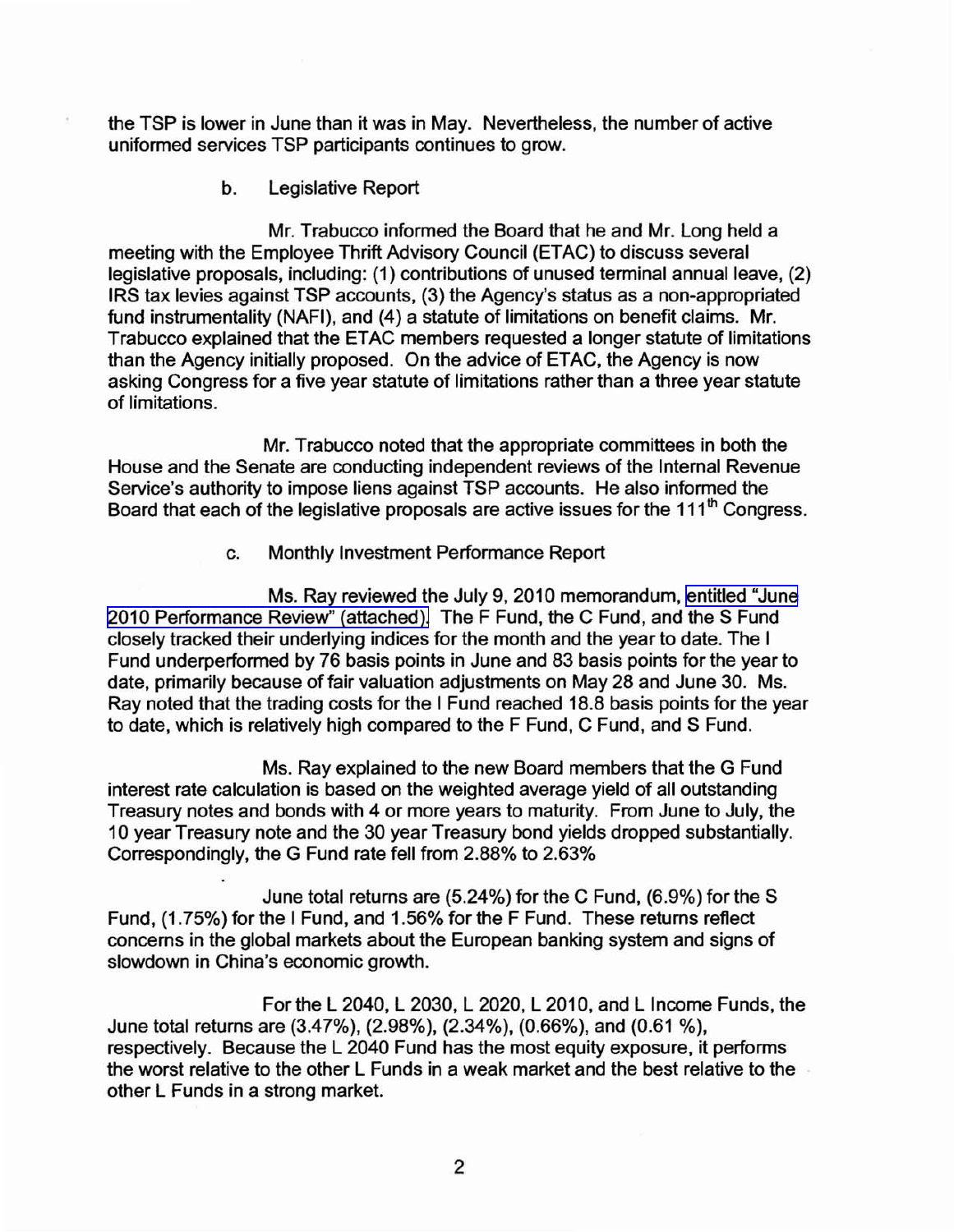Ms. Ray recommended reaffirmation of the current G Fund policy of investing solely in short-term maturities and of the current F, C, S, and I Fund investment policies. Thereafter, the members made, seconded, and adopted the following resolution by unanimous vote:

#### RESOLUTION

WHEREAS the Federal Employees' Retirement System Act of 1986, as amended (5 U.S.C. § 8401 et seq.) provides that the Board members shall establish policies for the investment and management of the Thrift Savings Fund (5 U.S.C. § 8472(f)(1) and  $(2)$ ); and

WHEREAS the Board members at this meeting have reviewed the investment performance and investment policies of the Government Securities Investment Fund, the Fixed Income Index Investment Fund, the Common Stock Index Investment Fund, the Small Capitalization Stock Index Investment Fund, and the International Stock Index Investment Fund; and

WHEREAS the Board members are satisfied with the investment performance and investment policies of these Funds;

NOW THEREFORE BE IT RESOLVED that the current investment policies for the Government Securities Investment Fund, the Fixed Income Index Investment Fund, the Common Stock Index Investment Fund, the Small Capitalization Stock Index Investment Fund, and the International Stock Index Investment Fund are affirmed without change.

Ms. Ray noted that an independent audit showed no exceptions to BlackRock's proxy voting policy during the 1st quarter of 2010. An audit report for the second quarter of 2010 is not yet available.

Participants made approximately 91,000 interfund transfers in June as they moved \$15 million out of the G Fund, \$382 million into the F Fund, \$224 out of the C Fund, \$12 million into the S Fund, and \$175 million out of the I Fund. These numbers represent a significant reduction in interfund transfer activity from May.

The number of participants with L Fund balances continues to grow each month. Approximately 700,000 participants had L Fund balances in June. Of the uniformed services members who have L Fund balances, 41 % of them are invested in the L 2040 Fund. Of the CSRS employees who have L Fund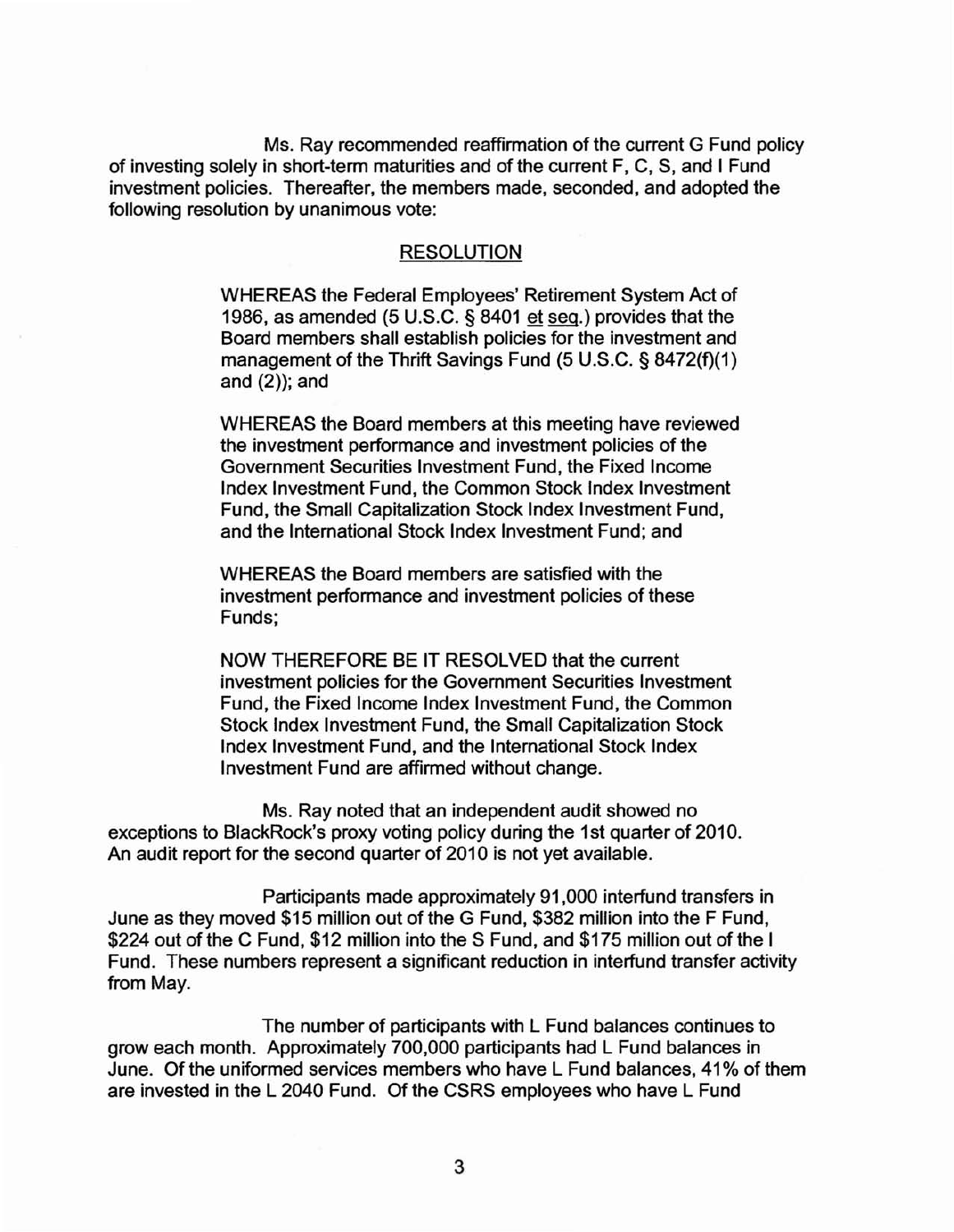balances, only 6% of them are invested in the L 2040 Fund. This result is to be expected because uniformed services members tend to be young, whereas CSRS employees represent an older segment of the federal workforce.

### d. Quarterly Vendor Financial Report

Mr. Petrick reviewed the July 9,2010 memorandum, entitled "Quarterly Financial [Assessment](http://www.frtib.gov/pdf/minutes/MM-2010Jul-Att3.pdf) of TSP's Primary Vendors - July 2010" (attached). Mr. Petrick explained to the new Board members that the Agency reviews the financials of its vendors to ensure their viability. Mr. Long further explained that ensuring the viability of key vendors is about risk mitigation. The Agency plans for the possibility that a vendor with a key role in the Agency's operations could develop financial difficulties that might make it unable to perform its contractual obligations.

Each quarter of the year, Mr. Petrick presents to the Board members key financial statistics of the Agency's major service providers. The Agency's major service providers include, among others, Serco (record keeping), BlackRock (investment management), Equinix (data center operations), R.R. Donnelly (printing services), and Metlife (annuity provider). Mr. Petrick further explained that an oral presentation is done by exception in the 2<sup>nd</sup> quarter and, as such, he would not discuss the financials unless the Board had questions upon reviewing the report that he provided to them.

Mr. Sanchez inquired about MetLife's A.M Best ratings. Mr. Petrick explained that MetLife currently has an "A+" rating, but its ratings were downgraded earlier this year. Mr. Petrick does not believe that MetLife's current ratings situation is any cause for concern for the Agency. Nevertheless, the Agency is taking proactive steps to ensure that its annuity provider's financial position meets the highest standards. The Agency is conducting regular discussions with MetLife about its financial situation.

Mr. Kennedy asked if the Agency had adequate access to senior management at BlackRock during BlackRock's acquisition of BGI. Chairman Saul explained that the CEO of BlackRock and other members of its senior management team are very accessible to the Board and that the Board met with them several times over the course of the merger. Ms. Bilyeu noted the importance of considering the compensation package a company provides for its senior management in order to ensure the kind of continuity that BlackRock has maintained during its acquisition of BGI.

### 4. Closing discussions.

Mr. Kennedy and Ms. Bilyeu thanked the Agency's staff for their hospitality and for the orientation presentations they conducted before the Board meeting.